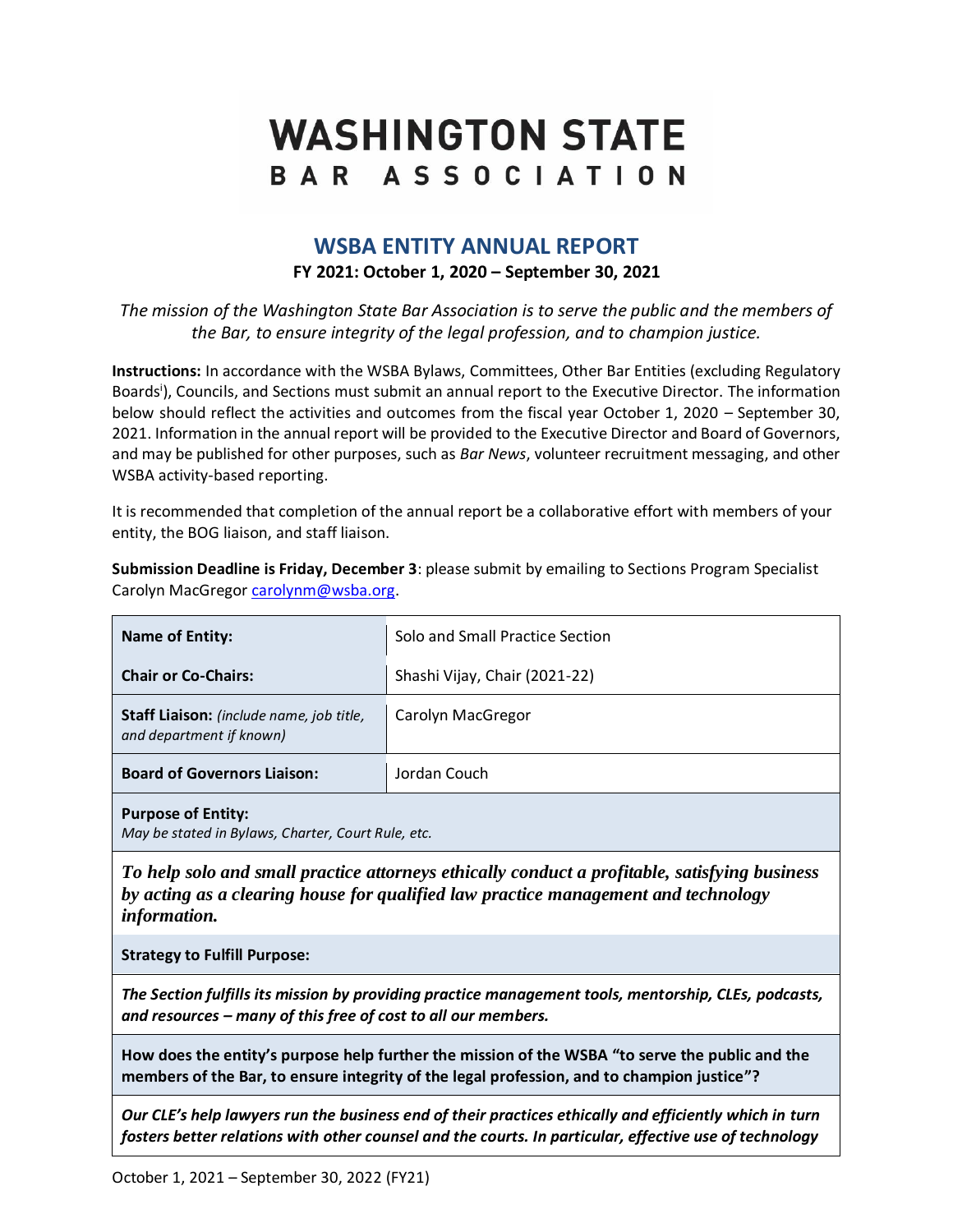*helps lawyers meet their obligations, manage trust accounts and manage communications with clients and opposing counsel. On our list-serve, members frequently solicit advice and share experiences regarding legal issues and how to deal with opposing counsel, courts and staff.*

#### **2020-2021 Entity Accomplishments:**

•Maintained our membership close to 1000 members, which in turn enhances the value of our list serve. • Produced 4 mini CLEs which are free to our members. Each of them have been excellently received and had great feedback from our members. •We exceeded our budget projections with our mini-CLE's. We have found mini-CLE's to be more successful in reaching Section members, with attendance far exceeding the attendance we might get from a full-day CLE. •Produced the Solo & Small Firm Conference in partnership with WSBA and sponsored a reception. •Continually enhanced content on our WSBA web pages. •Hosted a couple member events.

**Looking Ahead: 2021-2022 Top Goals & Priorities:**

- **1 Continue to increase diversity on the EC**
- **2 Co-sponsor a networking event with another section and/or minority bar association**
- **3 Continue to help restore the annual WSBA Solo & Small Firm Conference into the premier solo and small firm networking event it was before**
- **4 Co-sponsor CLE's or other events at law schools or with other legal groups (i.e. WSAJ, WWL, KCBA)**
- **5 Continue to work on creating a mentorship program to help recruit and train young/new lawyers and through MAMAS and the Joint Mentorship Program**

#### **Please report how this entity is addressing diversity, equity, and inclusion:**

*How have you elicited input from a variety of perspectives in your decision-making? What have you done to promote a culture of inclusion within the board or committee? What has your committee/board done to promote equitable conditions for members from historically underrepresented backgrounds to enter, stay, thrive, and eventually lead the profession? Other?*

*Our membership is as diverse as WSBA membership. We recruit minorities to serve on the EC. We also plan to invite some minority bar associations to provide liaisons to our EC. Note: At least three of our existing EC members are also members of minority bar associations. Diversity is always one of our goals when selecting speakers for our CLE and webinars.* 

**Please describe the relationship with WSBA staff and the Board of Governors.**  *For example:* 

- *Quality of WSBA staff support/services*
- *Involvement with Board of Governors, including assigned BOG liaison*
- *Ideas you have on ways WSBA can continue to strengthen/support your entity.*

*WSBA staff are responsive to our requests for help. Our goal is to foster a productive, collaborative relationship with WSBA staff focusing on what we can do within the existing administrative structure. We will continue to push where we believe bureaucracy is*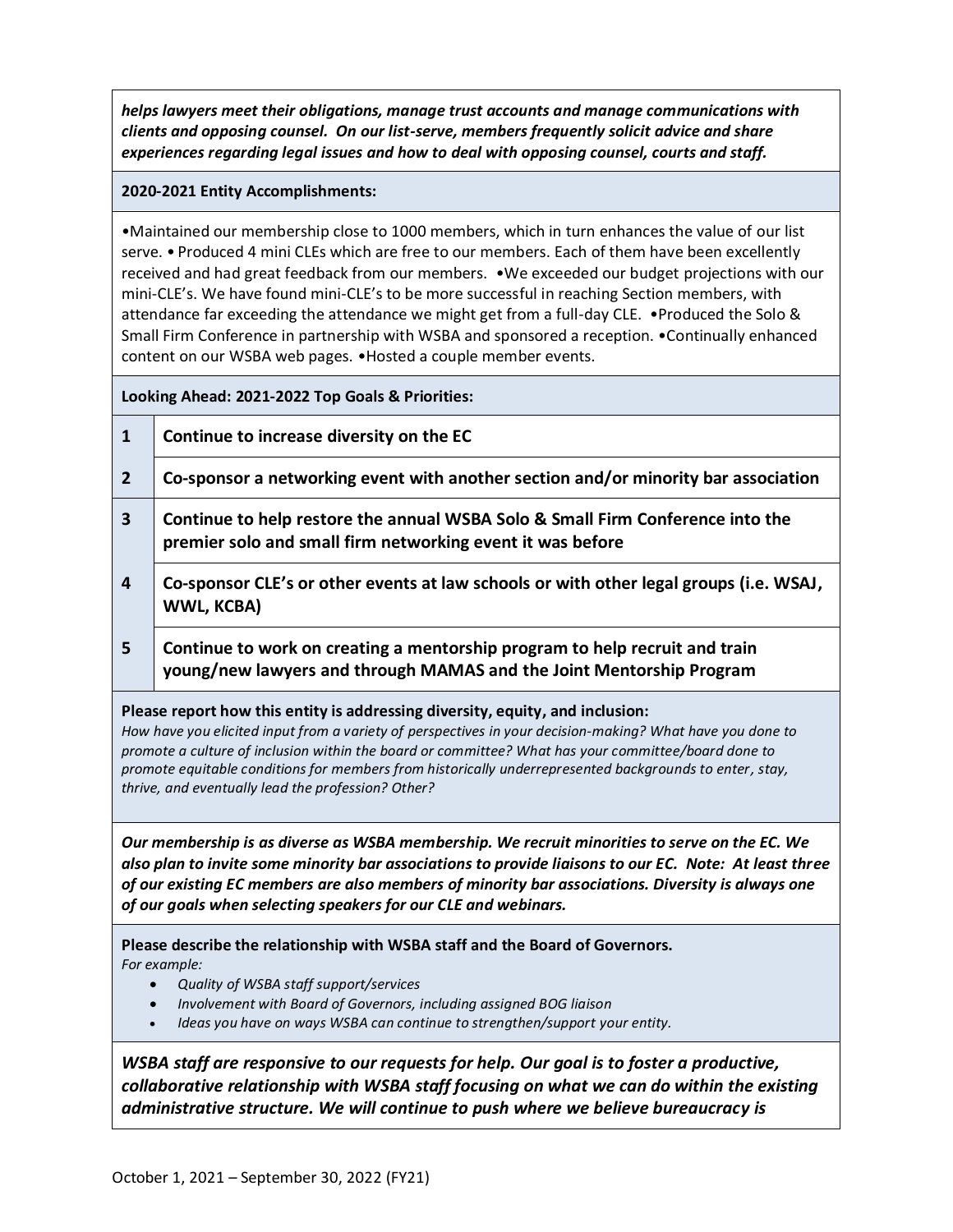## *unnecessarily hampering the work of the sections. We also have a decent working relationship with our BOG liaison.*

### **SECTIONS ONLY: Please quantify your section's 2020-2021 member benefits:**

*For example:*

- *\$3000 Scholarships, donations, grants awarded;*
- *4 mini-CLEs produced*

| Podcasts and<br>Conference<br>materials<br>constantly<br>updated on<br>members' site                                                                                                                                                                                                                                         | Newsletters/publications<br>produced                                                     |  |
|------------------------------------------------------------------------------------------------------------------------------------------------------------------------------------------------------------------------------------------------------------------------------------------------------------------------------|------------------------------------------------------------------------------------------|--|
| 6                                                                                                                                                                                                                                                                                                                            | Mini-CLEs produced                                                                       |  |
| <b>WSBA virtual</b><br>annual conference<br>held on July 30-<br>31st, 2021                                                                                                                                                                                                                                                   | Co-sponsored half-day, full-day<br>and/or multi-day CLE seminars<br>with WSBA            |  |
| n/a                                                                                                                                                                                                                                                                                                                          | Co-sponsored half-day, full-day<br>and/or multi-day CLE seminars<br>with non-WSBA entity |  |
| Mariners game<br>held on 7/23 with<br>attendance of 12-<br>15 folks;<br>Additionally<br>hosted several<br>zoom roundtables<br>to assist members<br>all over the state<br>to informally<br>discuss covid<br>challenges and<br>solutions (this was<br>an outreach<br>model which<br>many other<br>sections and bars<br>copied) | Receptions/forums hosted or<br>co-hosted                                                 |  |
| 4 scholarships<br>were awarded at<br>the annual CLE                                                                                                                                                                                                                                                                          | Recognitions/Awards given                                                                |  |
| The zoom<br>roundtables and<br>mentorship<br>programs,<br>including the<br>mentorlink mixers                                                                                                                                                                                                                                 | New Lawyer Outreach<br>events/benefits                                                   |  |